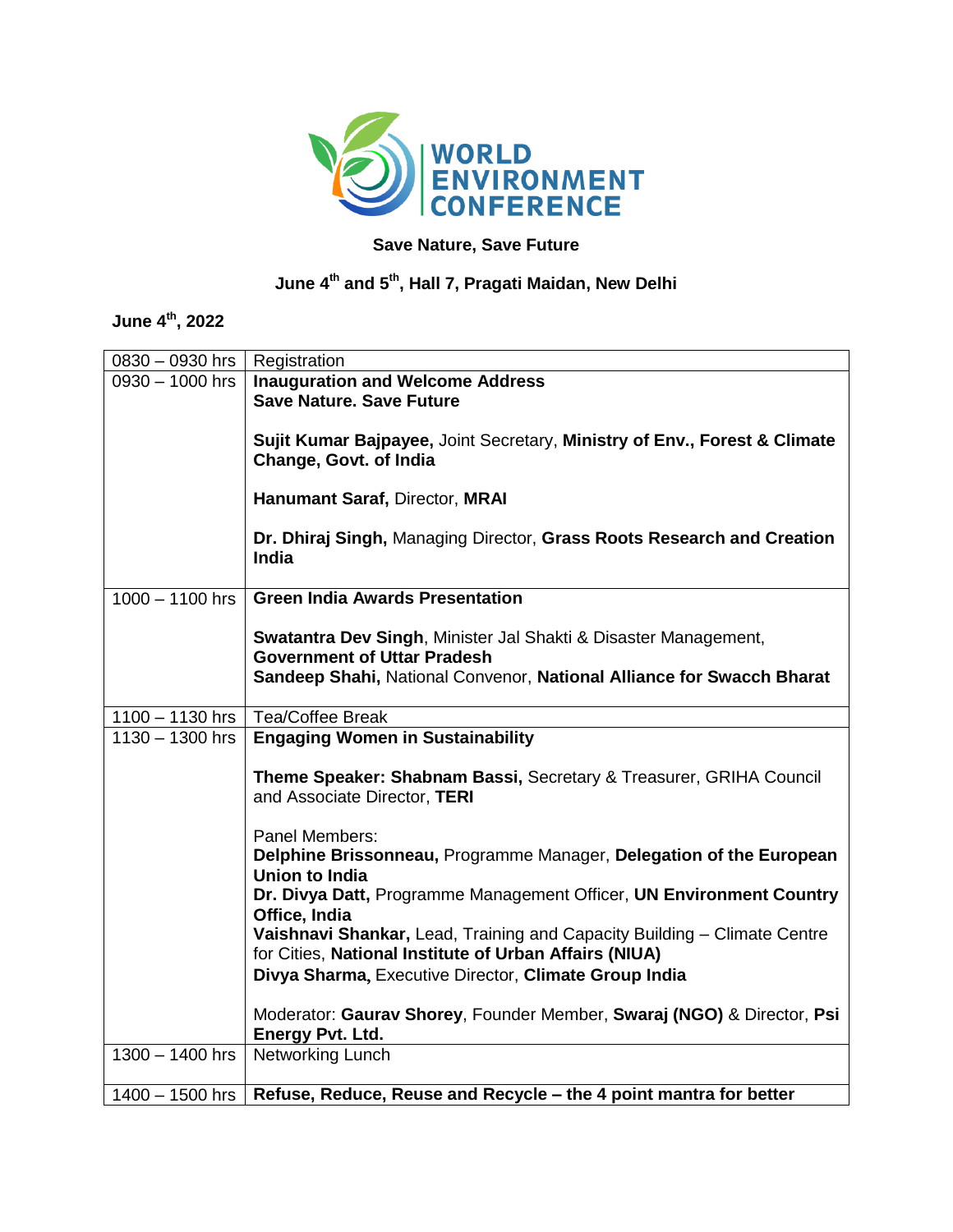|                   | waste management                                                               |
|-------------------|--------------------------------------------------------------------------------|
|                   | Panel Members:<br>Dr. Ramesh Kumar, Director Public Health, NDMC               |
|                   | Moderator: Aafrin Kidwai, Editor-In-Chief, Solid Waste India                   |
| $1500 - 1600$ hrs | Keeping the 3 realms pollution free – hydrosphere, biosphere,<br>atmosphere    |
|                   | Panel Members:                                                                 |
|                   | Ajit Menon, Cluster Head - South Asia, Kimberly Clark                          |
|                   | Ayyan Karmakar, CMO, Oizom                                                     |
|                   | Moderator: Ravi Kaushik, CEO & Founder, Airth                                  |
| $1600 - 1610$ hrs | Presentation by Jerome Louat, Area Manager - Asia, Envea                       |
| $1610 - 1640$ hrs | Tea/Coffee Break                                                               |
| $1640 - 1710$ hrs | Conservation and sustainable utilization of natural resources                  |
|                   | Panel Members:<br><b>Shivani Mehta, Co-Founder &amp; Head of Designs, bioQ</b> |
|                   | Dr. Ashish Sharma, Founding Director, Sustainability Alternatives              |
|                   | Moderator: Bhavisha Buddhadeo, Founder, Rootskills                             |

## **June 5 th, 2022**

| $0830 - 1030$ hrs | Registration                                                                                                                              |
|-------------------|-------------------------------------------------------------------------------------------------------------------------------------------|
| $1030 - 1130$ hrs | Arrival of the Chief Guest with National Anthem                                                                                           |
|                   | Honourable Governor Uttarakhand, Lt. Gen. Gurmit Singh, PVSM,<br>UYSM, AVSM, VSM                                                          |
|                   | Guests of Honor                                                                                                                           |
|                   | Honourable Shri Rajan Chibber, Advisor to the Government of Andhra<br><b>Pradesh</b>                                                      |
|                   | Honourable Mayor of Surat, Gujarat, Ms Hemali K Boghawala                                                                                 |
|                   | Honourable Mayor of Meerpet, Hyderabad, Ms Durga Deep Lal Chauhan<br>Honourable Mayor of Sangli, Maharashtra, Digvijay Pradeep Suryavansi |
|                   | Moderator: Col Tejendra Pratap Tyagi, Veer Chakra                                                                                         |
|                   | Talk on World Environment Day                                                                                                             |
|                   | Presentation of Green India Awards                                                                                                        |
| $1130 - 1200$ hrs | <b>Tea/Coffee Break</b>                                                                                                                   |
|                   |                                                                                                                                           |